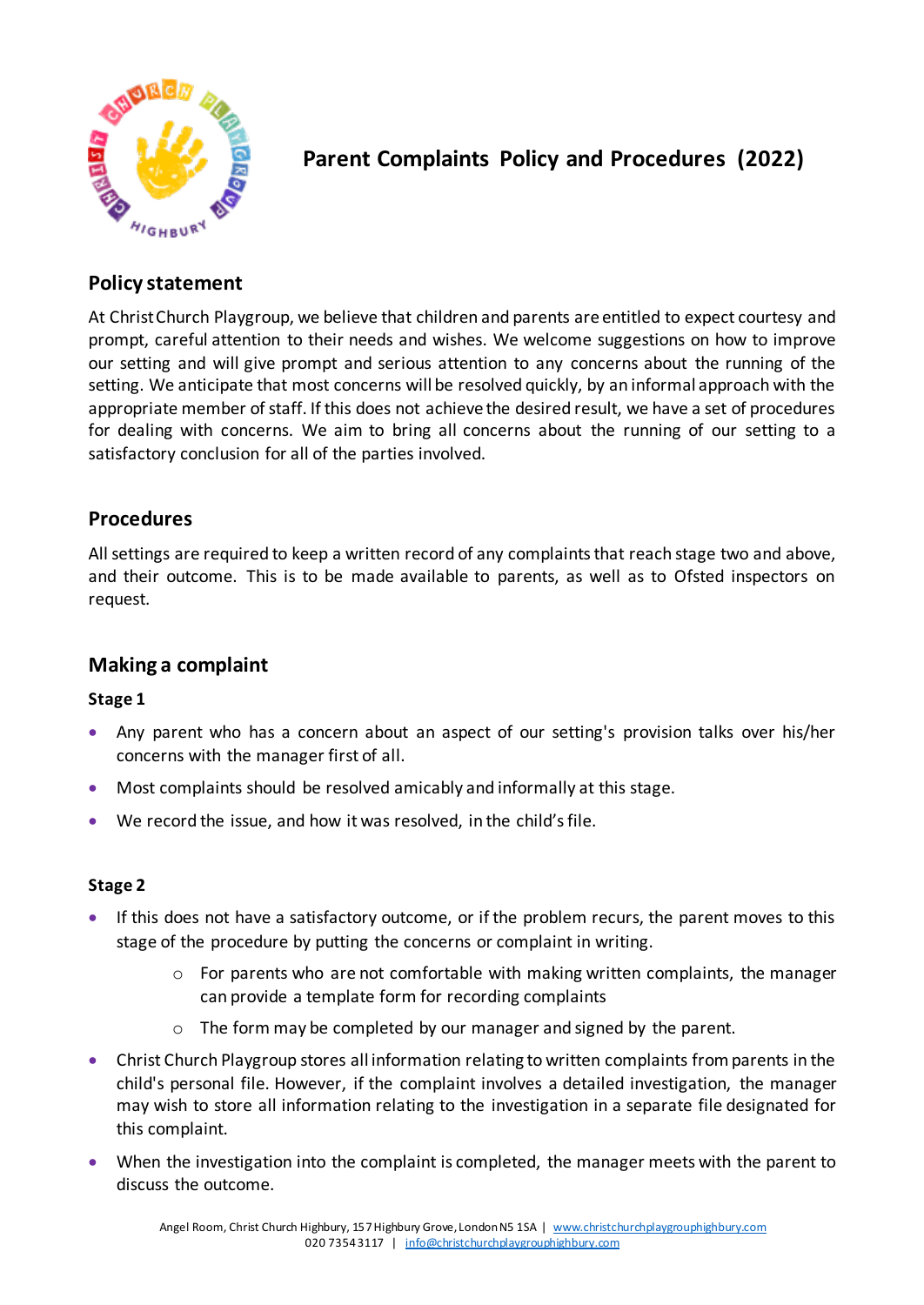- Christ Church Playgroup will inform parents of the outcome of the investigation within 28 days of her/him making the complaint.
- When the complaint is resolved at this stage, the summative points will be logged in the setting's Complaints file, which is made available to Ofsted on request.

#### **Stage 3**

- If the parent is not satisfied with the outcome of the investigation, she or he may request a meeting with the manager and the chair. The parent may have a friend or partner present if they prefer.
- An agreed written record of the discussion is made, as well as any decision or action to take as a result. All of the parties present at the meeting sign the record and receive a copy of it.
- This signed record signifies that the procedure has concluded.
- When the complaint is resolved at this stage, the summative points will be logged in the setting's Complaints file, which is made available to Ofsted on request.

#### **Stage 4**

- If at the stage three meeting the parent cannot reach agreement with the Playgroup, then the Playgroup will invite an external mediator to help to settle the complaint.
	- o This person should be acceptable to both parties, listen to both sides and offer advice.
	- $\circ$  A mediator has no legal powers, but can help to define the problem, review the action so far and suggest further ways in which it might be resolved.
	- $\circ$  Staff or volunteers within the Early Years Alliance or the Local Authority are appropriate persons to be invited to act as mediators.
- The mediator keeps all discussions confidential. S/he can hold separate meetings with staff and the parent, if this is decided to be helpful.
- The mediator keeps an agreed written record of any meetings that are held and of any advice s/he gives.

#### **Stage 5**

- When the mediator has concluded her/his investigations, a final meeting between the parent and the manager and chair is held.
- The purpose of this meeting is to reach a decision on the action to be taken to deal with the complaint. The mediator's advice is used to reach this conclusion. The mediator is present at the meeting if all parties think this will help a decision to be reached.
- A record of this meeting, including the decision on the action to be taken, is made. Everyone present at the meeting signs the record and receives a copy of it. This signed record signifies that the procedure has concluded.
- The summative points will be logged in the setting's Complaints file, which is made available to Ofsted on request.